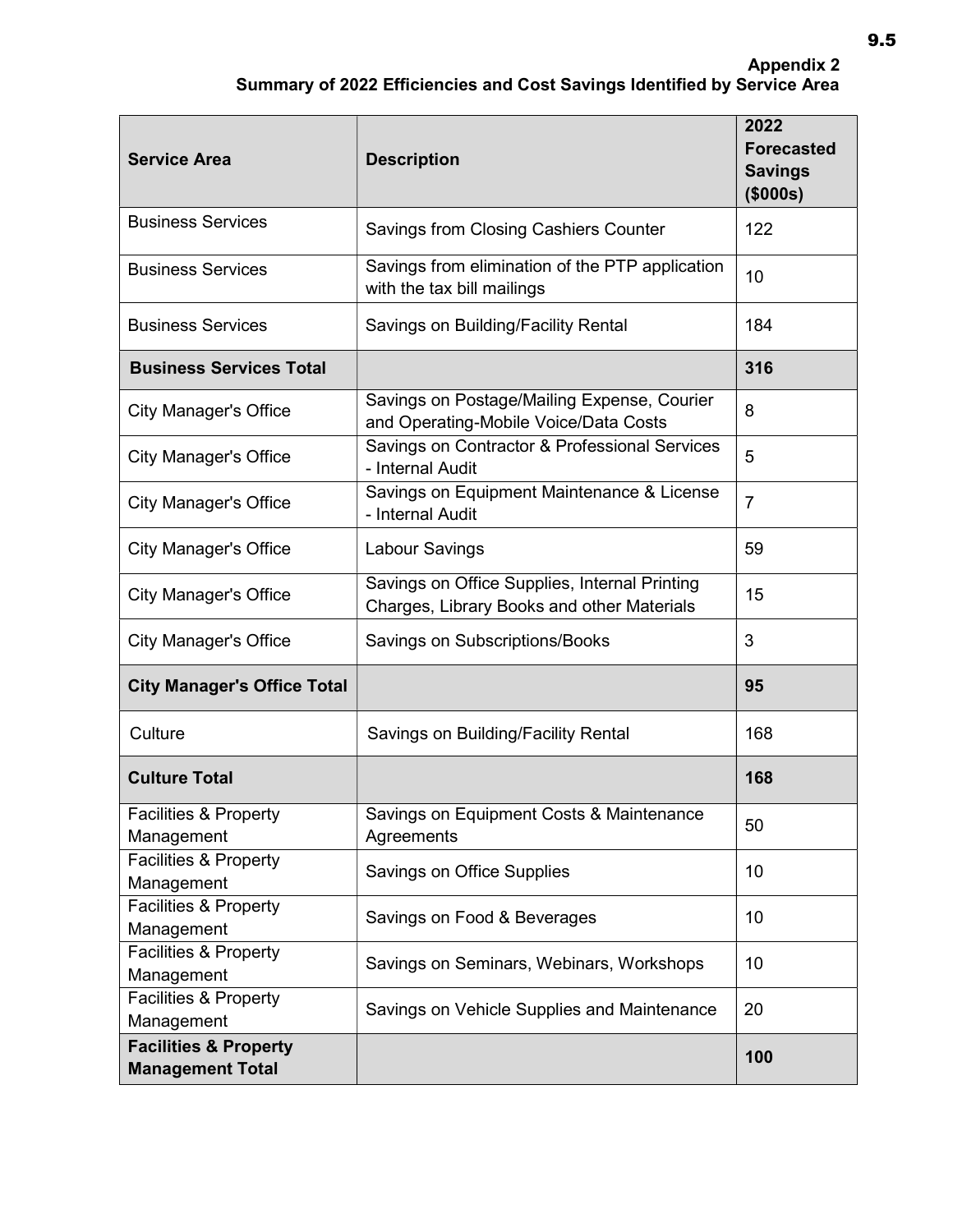| <b>Financial Transactions</b>                        | Savings on Vacancy Rebate Program                           | 50  |
|------------------------------------------------------|-------------------------------------------------------------|-----|
| <b>Financial Transactions</b><br><b>Total</b>        |                                                             | 50  |
| Fire & Emergency Services                            | Savings on Seminars, Webinars and<br>Workshops              | 30  |
| <b>Fire &amp; Emergency Services</b><br><b>Total</b> |                                                             | 30  |
| <b>Information Technology</b>                        | Savings on Equipment Costs & Maintenance<br>Agreements      | 490 |
| Information Technology                               | Savings on Building/Facility Rental                         | 169 |
| <b>Information Technology</b><br><b>Total</b>        |                                                             | 659 |
| <b>Land Development Services</b>                     | Savings on Contractor & Professional Services               | 100 |
| <b>Land Development Services</b>                     | Savings on Equipment Maintenance & License                  | 100 |
| <b>Land Development</b><br><b>Services Total</b>     |                                                             | 200 |
| <b>Legislative Services</b>                          | Savings on Mailing Notices - POA                            | 4   |
| <b>Legislative Services</b>                          | Savings on Contractor & Professional Services<br>- Training | 10  |
| <b>Legislative Services Total</b>                    |                                                             | 14  |
| Mississauga Library                                  | Savings on Contractor & Professional Services               | 30  |
| Mississauga Library                                  | Savings on POA - Collection Agency Fees                     | 10  |
| Mississauga Library                                  | <b>Labour Savings</b>                                       | 201 |
| Mississauga Library                                  | Savings on Internal Printing                                | 25  |
| Mississauga Library                                  | Savings on Transportation Costs                             | 5   |
| <b>Mississauga Library Total</b>                     |                                                             | 271 |
| MiWay                                                | Savings from Summer Camp Discount Program                   | 40  |
| MiWay                                                | Savings on Postage/Mailing and Mobile<br>Voice/Data Costs   | 38  |
| MiWay                                                | Savings on Contractor & Professional Services               | 49  |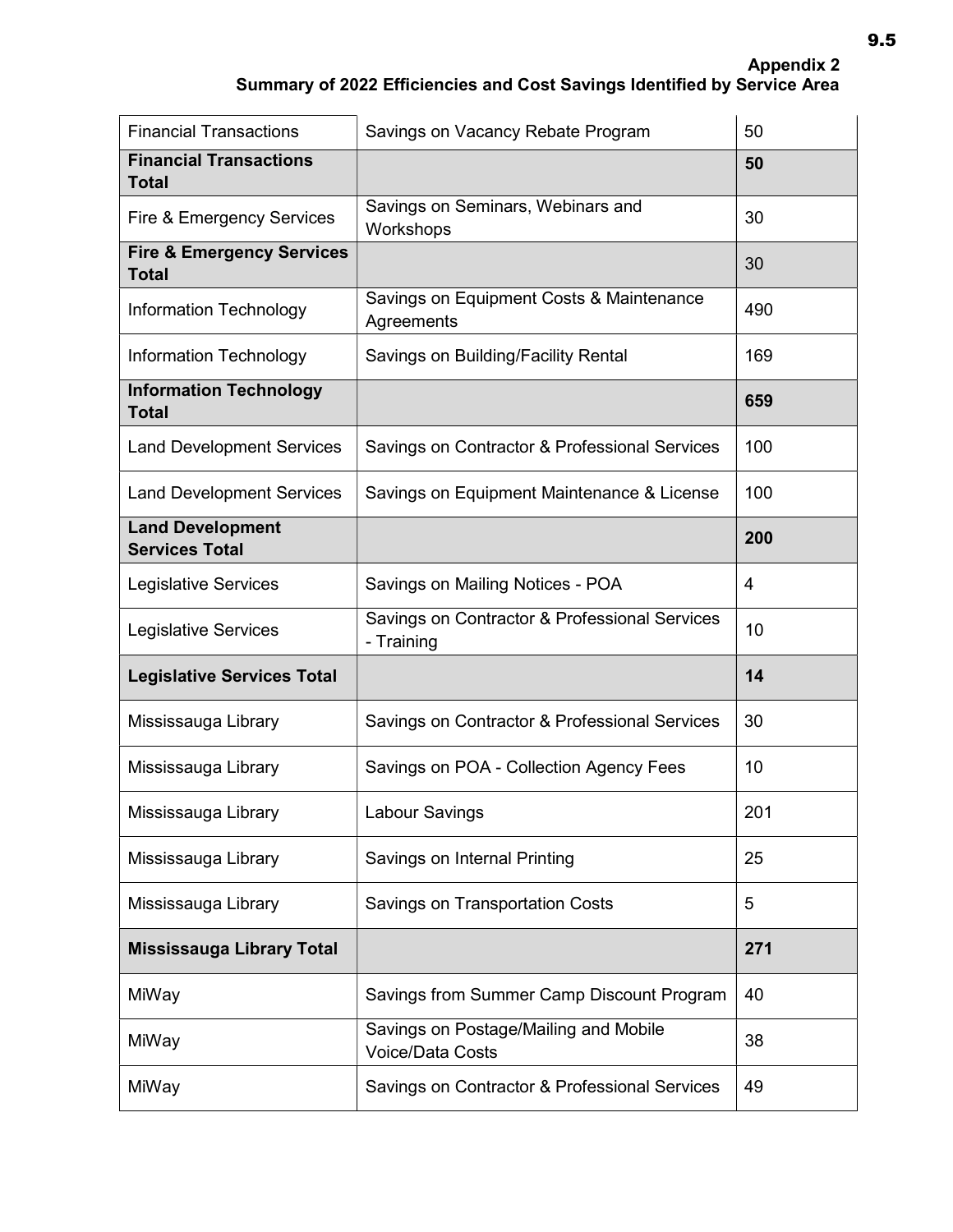| MiWay                                                   | Savings due to lower Transitway operation<br>costs over the last 3 years.                  | 355 |
|---------------------------------------------------------|--------------------------------------------------------------------------------------------|-----|
| MiWay                                                   | Savings due to better pricing at Contract<br>Renewal                                       | 160 |
| MiWay                                                   | Savings on Merchant POS Fees                                                               | 46  |
| MiWay                                                   | Savings on Printing, Office Supplies, Personal<br>Equipment, Uniforms and Food & Beverages | 44  |
| MiWay                                                   | Savings on Transportation Costs                                                            | 3   |
| <b>MiWay Total</b>                                      |                                                                                            | 734 |
| Parks Forestry &<br>Environment                         | Savings on Advertising & Promotion                                                         | 46  |
| Parks Forestry &<br>Environment                         | Savings on GPS & SIM Card Contract                                                         | 38  |
| Parks Forestry &<br>Environment                         | Savings on Contractor & Professional Services                                              | 25  |
| Parks Forestry &<br>Environment                         | <b>Savings on Park Operations Contractor</b>                                               | 54  |
| Parks Forestry &<br>Environment                         | On-Demand Litter Clean up Operational<br><b>Efficiencies</b>                               | 15  |
| Parks Forestry &<br>Environment                         | Savings on Park Development Contractor<br>Costs                                            | 55  |
| Parks Forestry &<br>Environment                         | <b>Boulevard Maintenance Operational</b><br><b>Efficiencies</b>                            | 84  |
| Parks Forestry &<br>Environment                         | Savings on Materials, Supplies & Other<br><b>Services</b>                                  | 5   |
| Parks Forestry &<br>Environment                         | Savings on Occupancy & City Costs                                                          | 75  |
| Parks Forestry &<br>Environment                         | Savings on Seminars, Webinars, Workshops                                                   | 30  |
| Parks Forestry &<br>Environment                         | Savings on Transportation Costs                                                            | 4   |
| <b>Parks Forestry &amp;</b><br><b>Environment Total</b> |                                                                                            | 431 |
| Recreation                                              | Labour Savings                                                                             | 772 |
| Recreation                                              | Demolition of Clarkson school Pool utilities<br>savings                                    | 35  |
| <b>Recreation Total</b>                                 |                                                                                            | 807 |